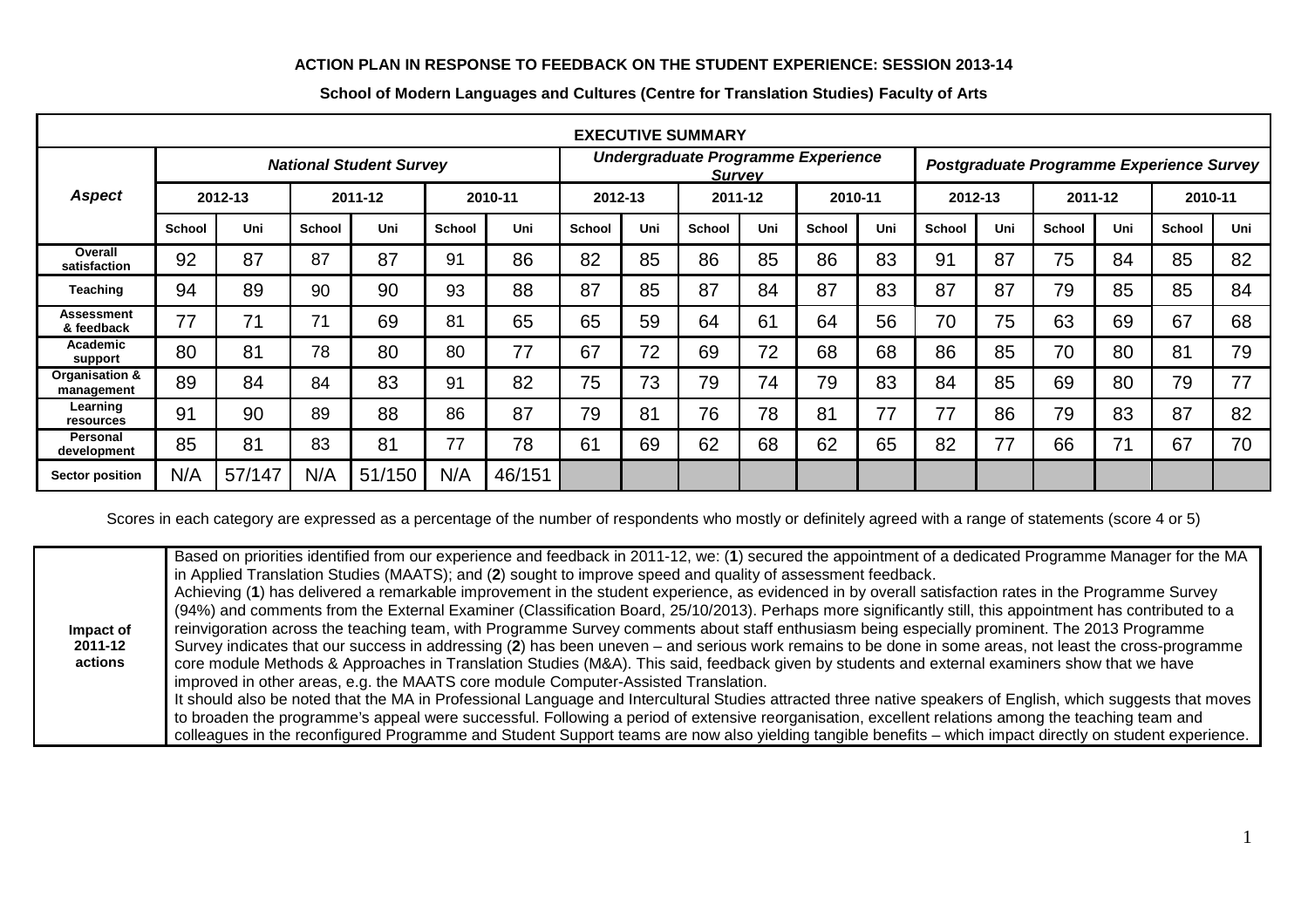| <b>Achievements</b><br>in 2012-13                                                       | Our principal achievement is that another cohort of approx. 100 H/EU and Intl. students will graduate from our taught postgraduate programmes in<br>translation, interpreting and intercultural studies in December – we share pride in the quality of work they produced during the past session and the<br>contribution that they will make to the professions in the future. More specifically, in addition to the results related above, the MA in Audiovisual Translation<br>Studies maintained an overall satisfaction rate of 100% (92% response rate). The MA in Professional Language and Intercultural Studies (MAPLIS) received<br>overall satisfaction rate of 90% (response rate 71%). The MAs in Conference Interpreting and Translation Studies (2-lang & Bidirectional variants) received<br>an overall satisfaction rate of 83%, albeit with a rather lower response rate $(62\% = 18$ responses).                                                                                                                                                                                                                                      |
|-----------------------------------------------------------------------------------------|----------------------------------------------------------------------------------------------------------------------------------------------------------------------------------------------------------------------------------------------------------------------------------------------------------------------------------------------------------------------------------------------------------------------------------------------------------------------------------------------------------------------------------------------------------------------------------------------------------------------------------------------------------------------------------------------------------------------------------------------------------------------------------------------------------------------------------------------------------------------------------------------------------------------------------------------------------------------------------------------------------------------------------------------------------------------------------------------------------------------------------------------------------|
| <b>Main actions</b><br>for 2013-14                                                      | In 2013-14 we are seeking to tackle head-on the relationship between the practical modules in Specialised Translation (ST) and the more theoretical<br>Methods & Approaches (M&A) module in our cross-programme core provision. This becomes all the more crucial given that these modules provide key<br>elements for an enlarged portfolio of PGT programmes offered by the School. In response to feedback, we have made M&A long and thin – in order that it<br>might better complement the ST modules offered in both semesters. This enables us to look at theoretical issues of direct relevance to the text types under<br>consideration at any given phase in ST. We have also sought to increase levels of student interaction, by introducing seminar sessions for M&A at four<br>intervals across the teaching year.<br>The other key issue to address in terms of cross-programme provision is feedback, the speed and quality of which remain serious issues. In particular, we<br>have taken steps which attempt to ensure improvements in relation to both M&A and for those ST language combinations which were identified as concerns. |
| <b>Summary of</b><br>student<br>involvement in<br>the production of<br>this Action Plan | Given the 12-month cycle of our MA programmes, we necessarily rely on the input from the previous cohort to inform the current Action Plan. The intensive<br>nature of our programmes requires a particularly close partnership between students and staff, which in turn allows a healthy level of dialogue throughout the<br>year. In addition to the Programme Survey, we also benefit from relatively high response rates to our end of module evaluation questionnaires. Finally, we<br>have worked actively with student representatives to develop effective structures and schedules for Student Staff Forums. Thus we have sought fully to<br>involve students in the development of this Action Plan.                                                                                                                                                                                                                                                                                                                                                                                                                                          |

## **ACTION PLAN IN RESPONSE TO FEEDBACK ON THE STUDENT EXPERIENCE: SESSION 2013-14**

## **School of Modern Languages and Cultures (Centre for Translation Studies) Faculty of Arts**

| <b>Aspect</b>                     | Progress with actions in response to 2011-12<br>feedback and indication of impact                                                                                                                     | Issues raised in 2012-13 feedback                                                                                                                                                               | Planned response in 2013-14                                                                                                                                                                                           |
|-----------------------------------|-------------------------------------------------------------------------------------------------------------------------------------------------------------------------------------------------------|-------------------------------------------------------------------------------------------------------------------------------------------------------------------------------------------------|-----------------------------------------------------------------------------------------------------------------------------------------------------------------------------------------------------------------------|
| Overall<br>satisfaction           | We have seen a dramatic overall improvement in<br>feedback for MAATS – up 33% to 94% (80%)<br>response rate). This is a direct result of the<br>appointment of a dedicated Programme Manager.         | Of the six MA programmes, only MACITS scored<br>less that 90% - at 83%. From comments made by<br>students, the main issue here was a perception of a<br>lack of organisation and communication. | We have appointed an additional member of staff<br>(100% FTE) to increase our in-house capacity for<br>interpreter training. This is specifically intended to<br>improve continuity and consistency.                  |
| <b>Teaching</b>                   | We now publish pre-lecture materials and in-<br>session recordings for the cross-programme core<br>M&A module. We also introduced team projects in<br>the optional Computers & the Translator module. | Overall, the programmes received very positive<br>feedback on teaching. Specific issues have been<br>identified with two modules, which are key<br>components of MAPLIS.                        | Ensure high levels are maintained. The module<br>leaders for Rhetoric and Public Speaking and<br>English for International Communication have<br>identified actions which should improve<br>experience across MAPLIS. |
| <b>Assessment</b><br>and feedback | The 2012-13 session saw a dramatic<br>improvement in perceptions of fairness for the<br>MAATS core module following substantive<br>revision of assessment and feedback processes.                     | The perceived fairness of assessment for MAATS<br>increased by 62% and comments make it clear that<br>students are also finding feedback useful in<br>improving their understanding.            | Maintain the high quality of assessment and<br>feedback for MAATS.                                                                                                                                                    |